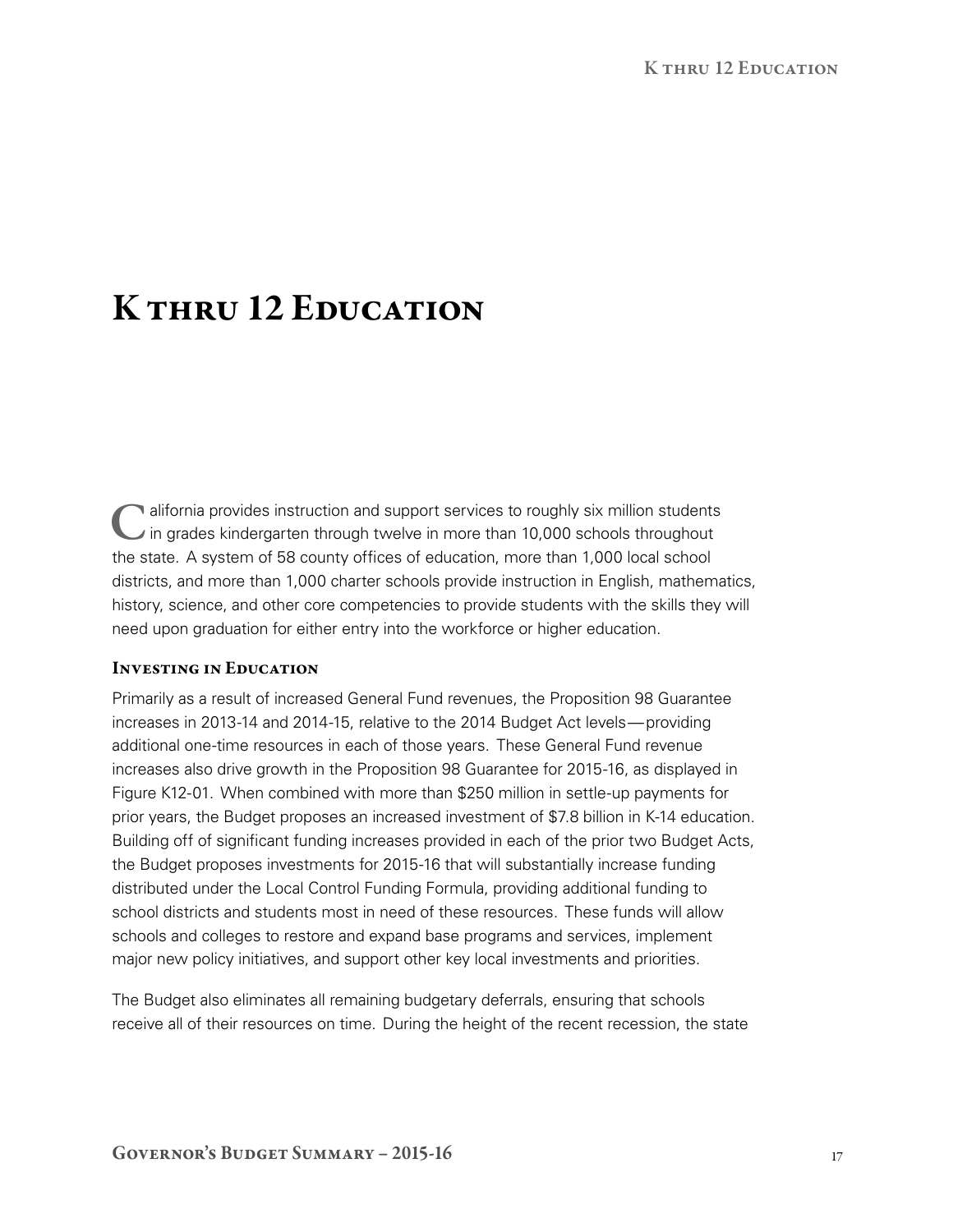

deferred almost 20 percent of annual payments to schools, meaning that schools received a significant portion of their funds a year after they spent them. Some school districts were able to borrow to manage these deferrals, while others had to implement deferrals as cuts. Districts that were able to borrow incurred substantial interest costs, which led to dollars being taken out of the classroom. The Budget proposes repayment of the \$992 million in remaining K‑14 deferred payments, providing certainty of funding for programs and services, and eliminating any additional borrowing costs to be borne by schools and community colleges as a result of deferrals.

Although the current trajectory of Proposition 98 funding is positive, historically the Proposition 98 Guarantee has been subject to significant volatility, as demonstrated in Figure K12-02. The boom-and-bust funding cycle has led to significant and damaging budget reductions during downturns. In an effort to break this cycle, the Administration proposed a constitutional amendment that voters approved as Proposition 2 in the November 4, 2014 general election. Proposition 2 requires a deposit in a state Proposition 98 Rainy Day Fund under specified future conditions. Based on state law, the year following any deposit into the Proposition 98 Rainy Day Fund, a temporary cap on local school district reserves would be implemented. The Administration does not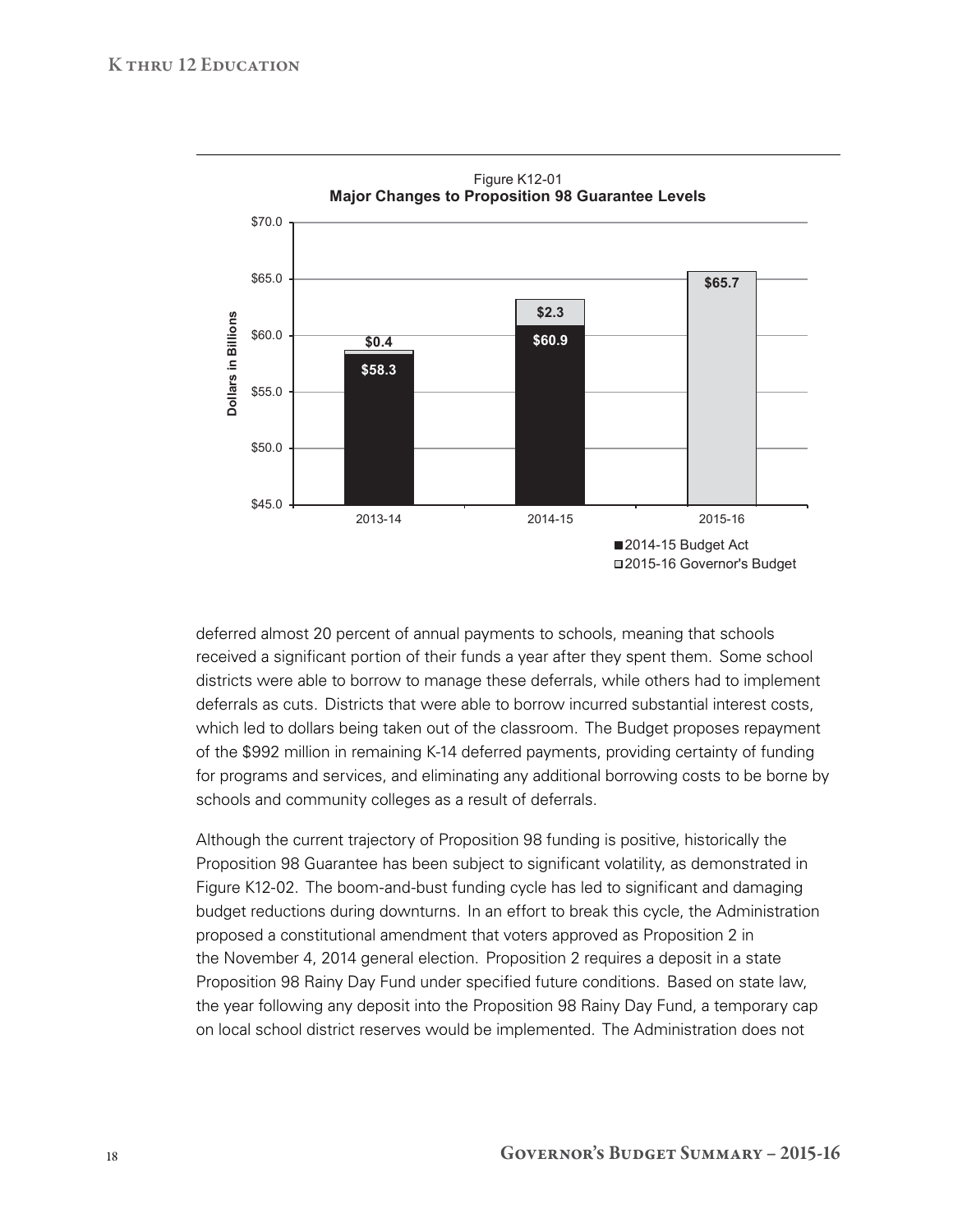

anticipate fiscal conditions requiring a Proposition 98 Rainy Day Fund deposit and the related potential for caps on local reserves at any point in the budget forecast period (through 2018‑19). Nonetheless, the Administration appreciates the concerns expressed by stakeholders regarding potential caps on school district reserves and will engage in a dialogue with these groups in the coming months to protect the financial security and health of local school districts.

## K-12 Per-Pupil Spending

Reflecting the recent significant increases in Proposition 98 funding, total per-pupil expenditures from all sources are projected to be \$13,223 in 2014‑15 and \$13,462 in 2015‑16, including funds provided for prior year settle‑up obligations. Ongoing K‑12 Proposition 98 per-pupil expenditures in the Budget are \$9,667 in 2015-16, an increase of \$306 per-pupil over the level provided in 2014-15, and up significantly from the \$7,008 per pupil provided in 2011-12. (See Figure K12-03.)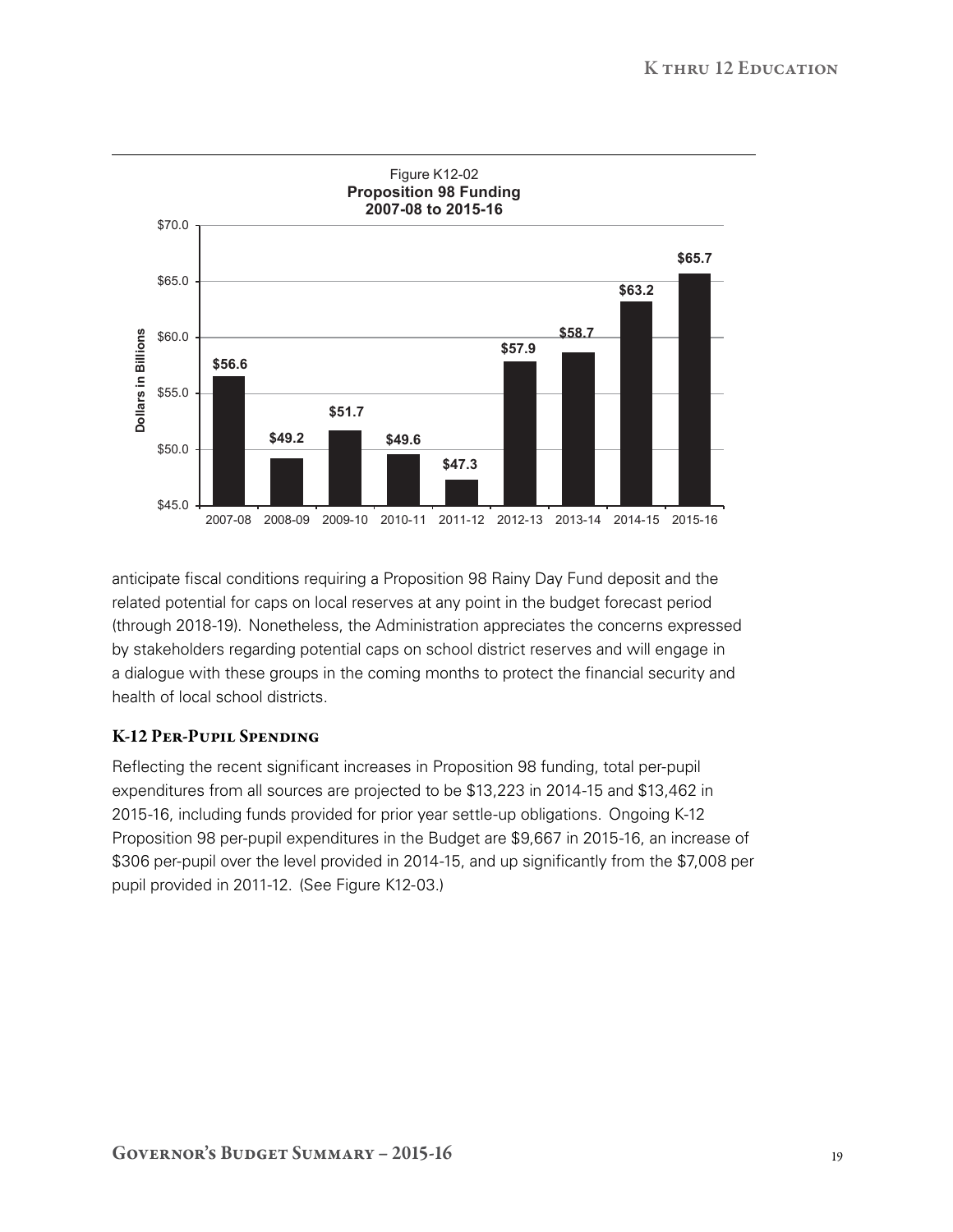

# Local Control Funding Formula

In recognition of the fiscal challenges that many school districts face, and to address the many inequities in the pre‑existing system of school finance, the 2013 Budget Act established the Local Control Funding Formula. The Local Control Funding Formula includes the following major components:

- A base grant for each local educational agency per unit of average daily attendance (ADA), inclusive of an adjustment of 10.4 percent to the base grant to support lowering class sizes in grades K‑3, and an adjustment of 2.6 percent to reflect the cost of operating career technical education programs in high schools.
- A 20-percent supplemental grant for English learners, students from low-income families, and youth in foster care to reflect increased costs associated with educating those students.
- An additional concentration grant of up to 22.5 percent of a local educational agency's base grant, based on the number of English learners, students from low‑income families, and youth in foster care served by the local agency that comprise more than 55 percent of enrollment.
- An Economic Recovery Target to ensure that almost every local educational agency receives at least their pre‑recession funding level, adjusted for inflation, at full implementation of the Local Control Funding Formula.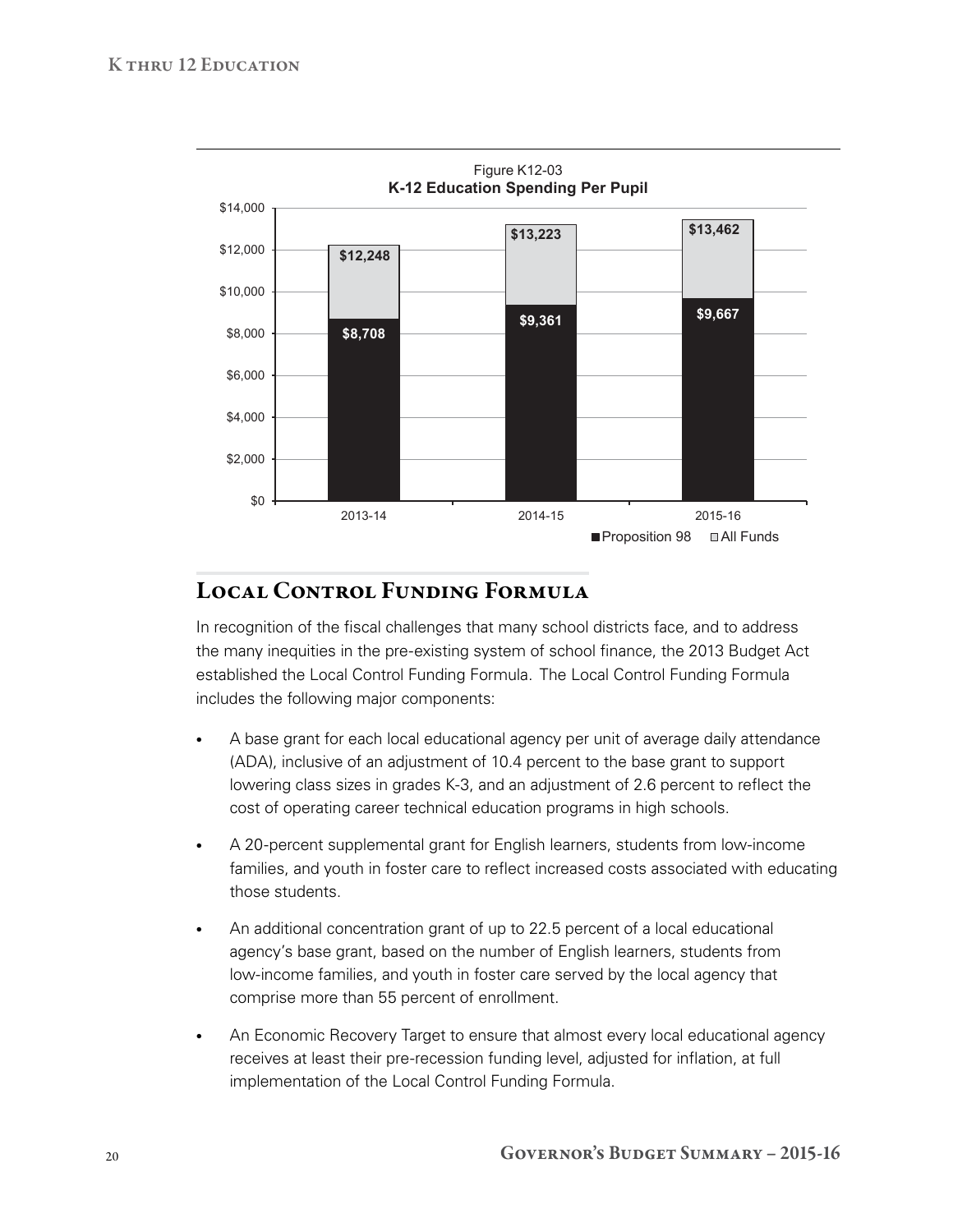The Budget provides a third‑year investment of \$4 billion in the Local Control Funding Formula, enough to eliminate more than 32 percent of the remaining funding gap. This investment builds upon the almost \$6.8 billion provided over the last two years.

In addition to fundamentally restructuring the distribution of funds to school districts, the Local Control Funding Formula substantially changed district accountability, moving away from a state‑controlled system that emphasized inputs to a locally controlled system focused on improving outcomes and accountability. Guiding each school district, county office of education, and charter school through this new process are locally developed and adopted Local Control Accountability Plans, which identify local goals in areas that are priorities for the state, including pupil achievement, parent engagement, and school climate.

In response to feedback on the first year of Local Control Funding Formula implementation, the State Board of Education adopted revised Local Control Funding Formula expenditure regulations and a significantly modified Local Control Accountability Plan template at its November 2014 meeting. The revised template and regulations, combined with the experiences from this year, should result in Local Control Accountability Plans that better describe local educational agency goals, actions, and services targeted to address state priorities and meet the needs of all students, including specified student subgroups. In addition, the new Annual Update tables in each Local Control Accountability Plan will allow local educational agencies to share how the plan is being implemented. Annual Updates will report on how the actions, services, and expenditures proposed in the prior year Local Control Accountability Plan have been implemented and provide evidence of progress toward expected outcomes. Over the next several years, the State Board of Education will continue to review and revise as necessary the spending regulations and template with the ultimate goal of improving student outcomes.

# K-12 SCHOOL FACILITIES

Since 1998, voters have approved approximately \$35 billion in statewide general obligation bonds to construct or renovate public school classrooms used by the state's roughly six million K‑12 students. In addition to general obligation bonds, school districts may use developer fees, local bonds, certificates of participation, and Mello-Roos bonds to construct additional classrooms or renovate existing classrooms. There is currently no bond authority remaining in the state's core school facilities new construction and modernization programs.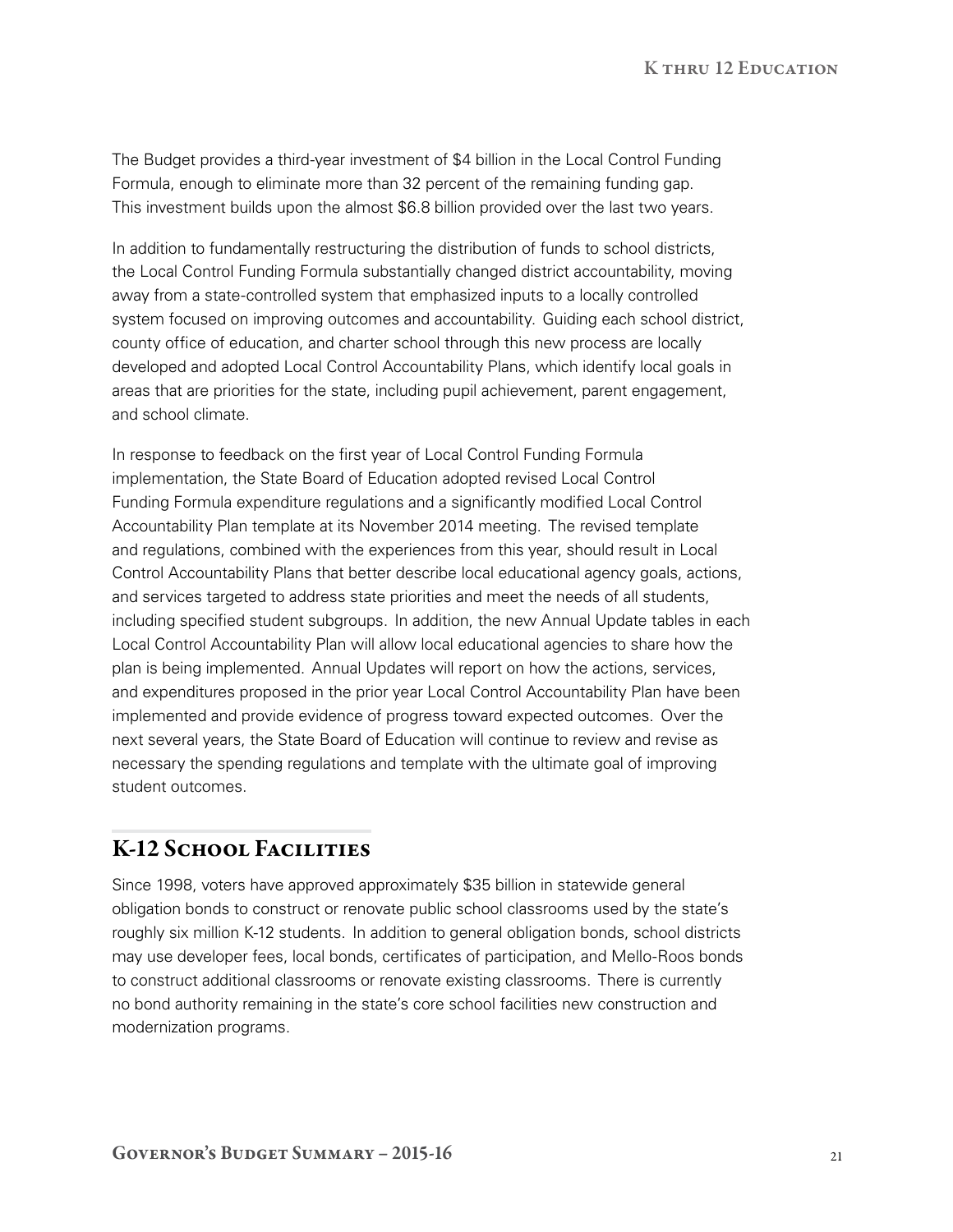Over the past two years, the Administration has noted the following significant shortcomings associated with the current School Facilities Program:

- The current program is overly complex with over ten different state agencies providing fragmented oversight responsibility. The result is a structure that is cumbersome and costly for the state and local school districts.
- The current program does not compel districts to consider facilities funding within the context of other educational costs and priorities. For example, districts can generate and retain state facility program eligibility based on outdated or inconsistent enrollment projections. This often results in financial incentives for districts to build new schools to accommodate what is actually modest and absorbable enrollment growth. These incentives are exacerbated by the fact that general obligation bond debt is funded outside of Proposition 98. These bonds cost the General Fund approximately \$2.4 billion in debt service annually.
- The current program allocates funding on a first-come, first-served basis, resulting in a substantial competitive advantage for large school districts with dedicated personnel to manage facilities programs.
- The current program does not provide adequate local control for districts designing school facilities plans. Program eligibility is largely based on standardized facility definitions and classroom loading standards. As a result, districts are discouraged from utilizing modern educational delivery methods.
- The current program was developed before the passage of Proposition 39 (which reduced the local bond vote threshold to 55 percent) in 2000, which has since allowed local school bonds to pass upwards of 80 percent of the time. It was also developed before the Local Control Funding Formula, which provides enhanced local funding flexibility.

As part of a continuing dialogue, the Department of Finance convened a series of meetings this past fall to discuss a new facilities program and obtain feedback from education stakeholders. The meetings started with a review of the problems with the current program noted above, and focused on how a future program could provide districts with the tools and resources to address their core facility gaps and avoid an unsustainable reliance on state debt issuance. Informed by these discussions, and with these key principles in mind, the Budget proposes the following recommendations for the design of a new program: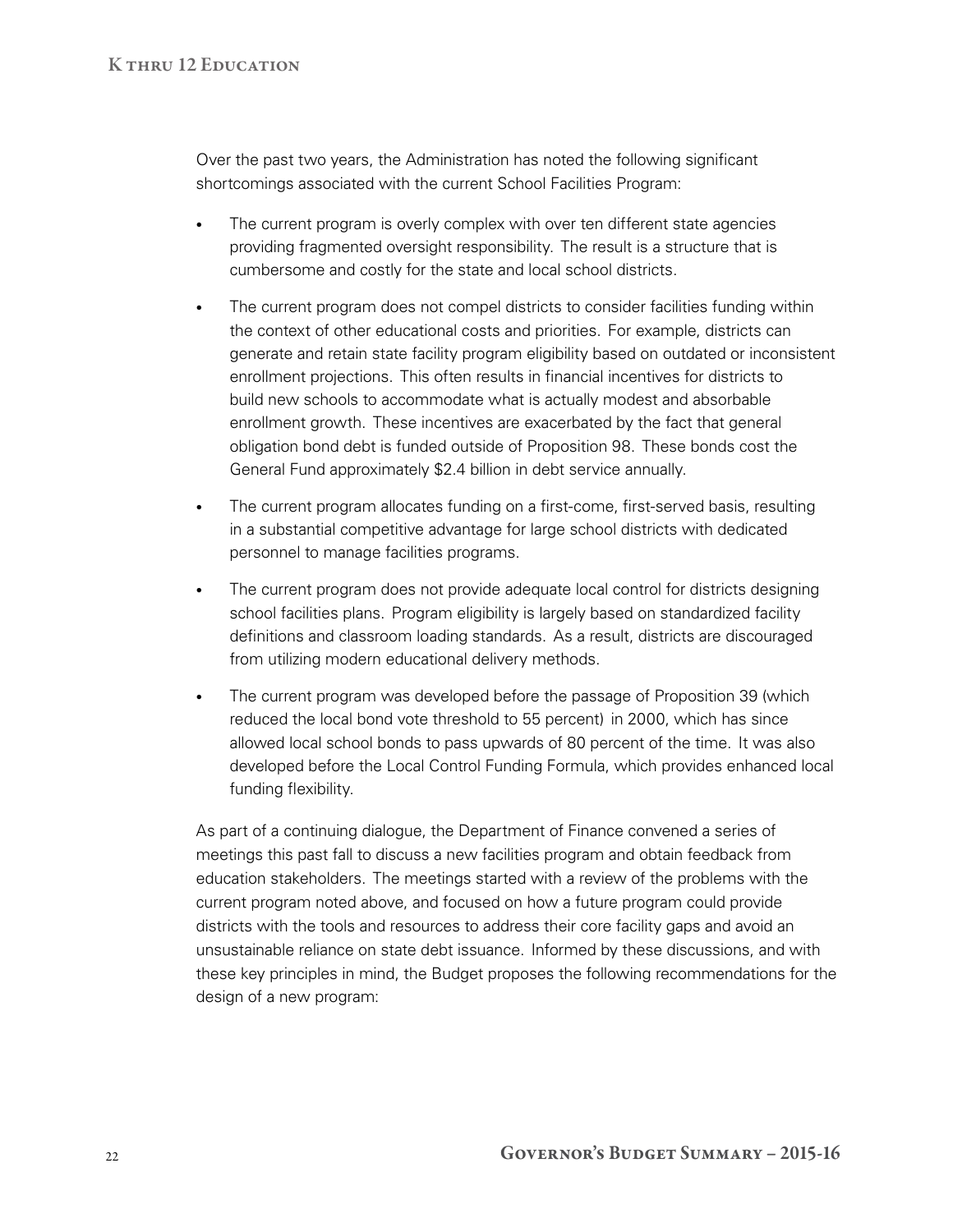- Increase Tools for Local Control:
	- Expand Local Funding Capacity—While school districts can pass local bonds with 55‑percent approval, assessed valuation caps for specific bond measures and total caps on local bonded indebtedness have not been adjusted since 2000. In order to provide greater access to local financing, these caps should be increased at minimum by the rate of inflation since 2000.
	- Restructure Developer Fees—Current law authorizes the governing board of any school district to levy fees against construction within its boundaries to fund school facilities. There are three categories that determine the amount of fees a district can levy, which range from a fraction of project costs to 100 percent of the costs. A new program should establish one developer fee level for all districts and cap the amount of fees that can be levied for specific projects at a level between the existing Level II and Level III fees (50 to 100 percent of project costs), subject to local negotiation.
	- Expand Allowable Uses of Routine Restricted Maintenance Funding—Current law requires schools to deposit a percentage of their general fund expenditures into a restricted account for use in maintaining their facilities. Rather than requiring that these funds be used solely for routine maintenance, districts should have the ability to pool these funds over multiple years for modernization and new construction projects. Expanding the use of these funds will provide school districts with yet another funding stream to maintain, modernize, and construct new facilities.
- Target State Funding for Districts Most in Need—State funding for a new program should be targeted in a way that: (1) limits eligibility to districts with such low per‑student assessed value they cannot issue bonds at the local level in amounts that allow them to meet student needs, (2) prioritizes funding for health and safety and severe overcrowding projects, and (3) establishes a sliding scale to determine the state share of project costs based on local capacity to finance projects.
- Augment the Charter School Facility Grant Program—Most of California's charter schools lease facilities for instructional purposes. To assist charter schools in paying for rent and lease expenditures, the Charter School Facility Grant Program provides funding to charter schools either serving or located in attendance areas where at least 70 percent of the students qualify for free or reduced-price meals. To further assist charter schools with their facility needs, the state should permanently lower the free or reduced-price meal requirement to 55 percent (the concentration grant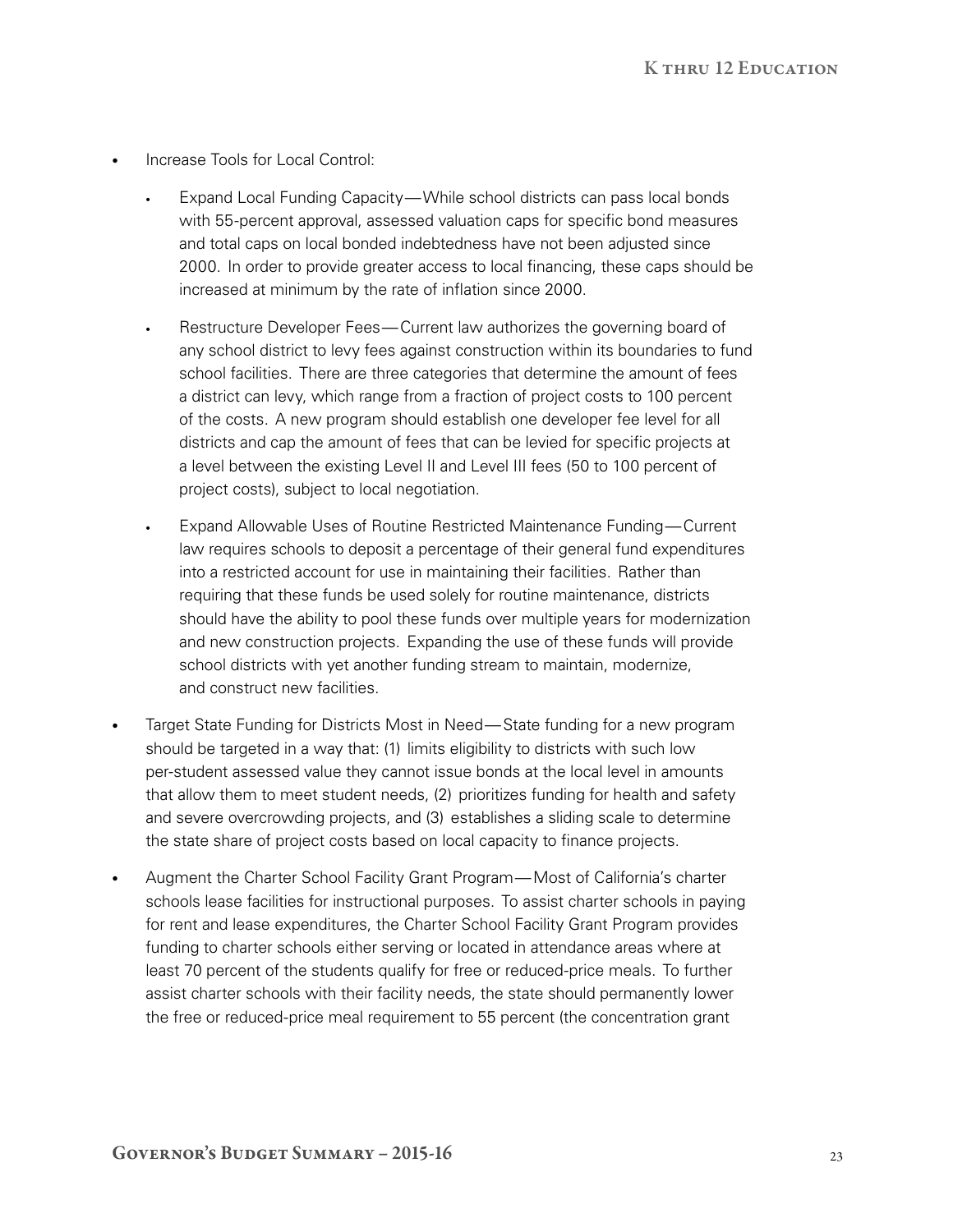threshold under the Local Control Funding Formula) and provide additional funding to support this program expansion.

In proposing these recommendations, it is the intent of the Administration to advance the dialogue on the future of school facilities funding. School districts and developers should have a clear understanding of which limited circumstances will qualify for state assistance. Over the course of the coming months, the Administration is prepared to engage with the Legislature and education stakeholders to shape a future state program that is focused on districts with the greatest need, while providing substantial new flexibility for local districts to raise the necessary resources for school facilities needs.

## Adult Education

Historically, K‑12 school districts and community colleges have provided adult education instruction. However, there was not effective coordination in all jurisdictions and regional workforce needs were not a focus. As a result, the state has an inefficient and in some places redundant system that is not always structured to best meet the needs of adult learners. Strengthening the link between the state's education and workforce systems is crucial to California's growing economy.

The 2013 Budget Act provided \$25 million Proposition 98 General Fund for two‑year planning grants to consortia of community college districts and school districts in 70 regions. The planning builds upon the adult education infrastructure in schools and community colleges. In 2013‑14 and 2014‑15, K‑12 districts also have been required to maintain the 2012‑13 level of spending for adult education and career technical education (CTE) programs from funds received through the Local Control Funding Formula.

The Budget provides \$500 million Proposition 98 General Fund for the Adult Education Block Grant, which is an integral component of the state's workforce development strategy, as discussed in the Investing in California's Workforce Chapter. The block grant will fund programs in elementary and secondary basic skills, classes and courses in citizenship and English as a second language for immigrants, education programs for adults with disabilities, short-term CTE programs linked to occupations with high employment potential, and programs for apprentices. To be successful, it is imperative that these programs be well aligned with the economic needs of each region, and that they provide clear pathways to in‑demand jobs, as determined by regional labor market information. The program will promote ongoing collaboration amongst different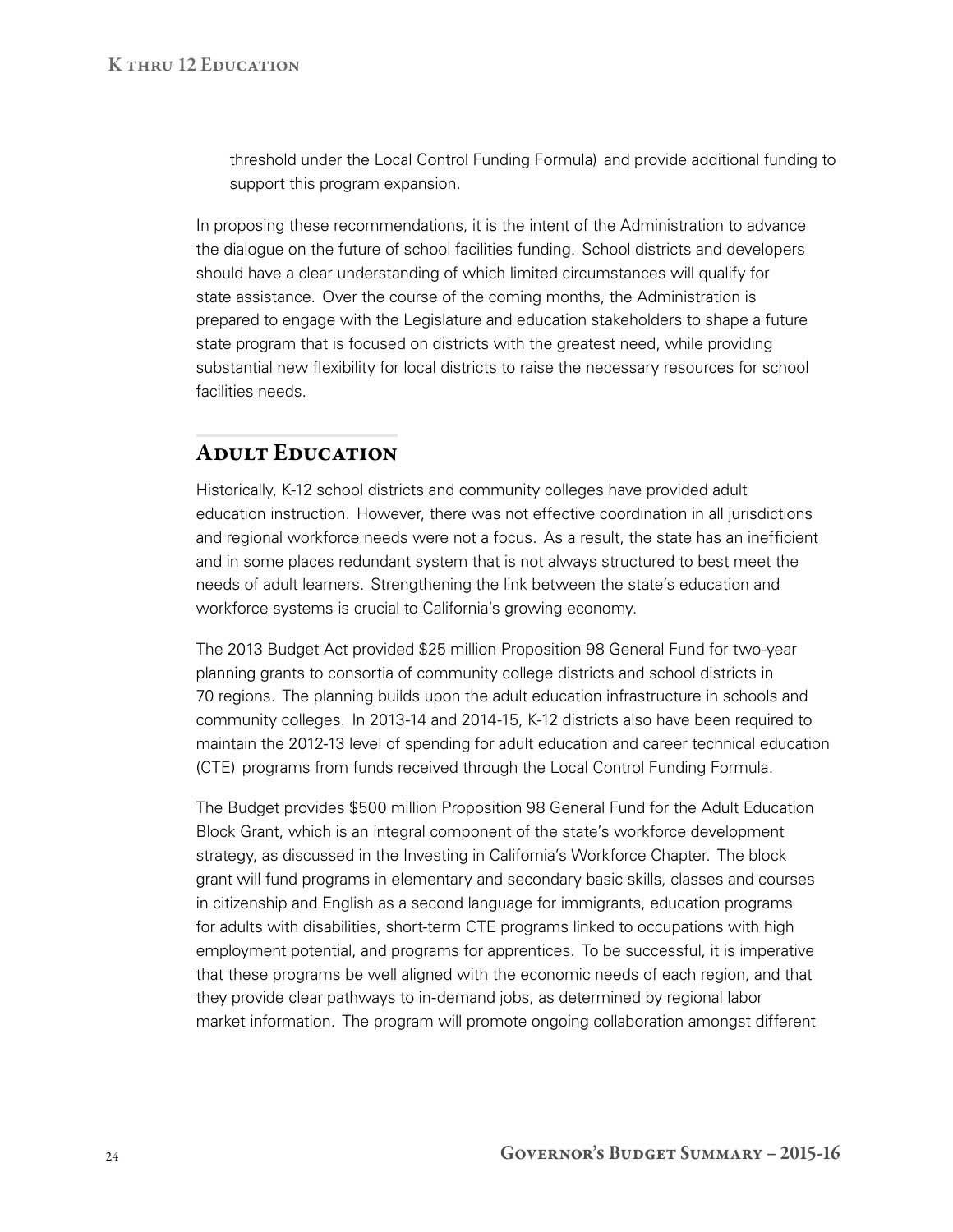providers and with entities that serve the populations that benefit from adult education; namely, workforce investment boards, social services departments, and correctional rehabilitation agencies.

In order for adult education programs to be well coordinated and linked with the economic needs of their region, the Administration proposes that each consortium designate an allocation board responsible for planning and allocating block grant funds. Each consortium will form an allocation committee consisting of seven members who represent community colleges, K-12 districts, other adult education providers, local workforce investment boards, county social services departments, correctional rehabilitation programs, and one public member with relevant expertise. Each allocation committee will coordinate with regional partners to ensure various adult education funding streams are integrated, such as block grant funds, other K-12 and community college resources, Workforce Innovation and Opportunity Act allocations, and other federal funds. Each allocation committee will determine how to allocate block grant funds for direct instruction, support services, and administration of its consortium (which will be capped at 5 percent). Each consortium will report annually to the Chancellor and Superintendent on progress towards fulfilling its adult education plan using all resources available. These reports will inform distribution of block grant funds in the future.

The Chancellor of the Community Colleges and the Superintendent of Public Instruction will jointly approve allocations of funds, with an emphasis on providing funding to those regions with the greatest adult education needs. Funding allocations approved by the Chancellor and Superintendent will be distributed to providers as determined by their allocation committees. In the initial year, to ease the transition, funding will be provided directly to K‑12 school districts in the amount of the K‑12 districts' maintenance of effort for adult education—as jointly determined by the Chancellor and the Superintendent. Further allocations will be distributed according to the local allocation committees.

A final report from the two-year planning process will be provided by March 1, 2015. This report will inform the accountability framework for delivery of adult education and remaining policy decisions, such as how fees are charged for similar programs delivered by different providers.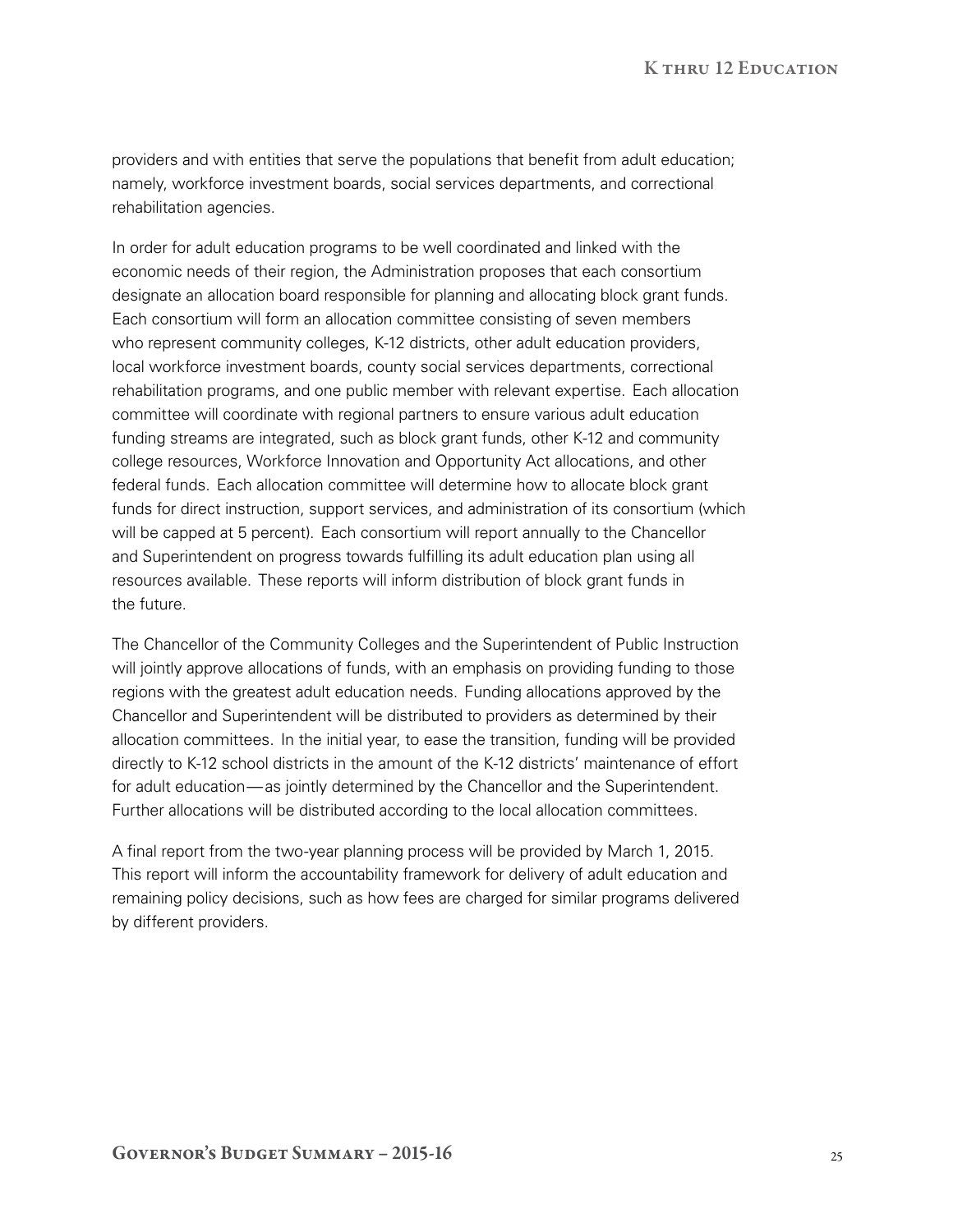## CAREER TECHNICAL EDUCATION

High-quality CTE programs provide students, particularly those at risk for dropping out, with valuable career and college readiness skills, and are a critical piece to the overall workforce investment strategy of the Administration, as discussed in more detail in the Investing in California's Workforce Chapter. Prior to the adoption of the Local Control Funding Formula, the state provided more than \$500 million annually to support a collection of CTE categorical programs, most notably the Regional Occupational Centers and Programs (ROCPs). The 2013 Budget Act collapsed almost all of this previous categorical funding into the Local Control Funding Formula in the form of a 9‑12 grade span adjustment, with requirements on districts in their Local Control and Accountability Plans to describe how they intend to meet the career technical education needs of their students consistent with state‑adopted standards. Additionally, the 2013 Budget Act included a two‑year maintenance‑of‑effort requirement for local educational agencies to maintain their existing levels of spending on ROCPs, providing them with additional time to structure more long-term service delivery arrangements. Further, both the 2013 and 2014 Budget Acts provided \$250 million in one‑time Proposition 98 funding to support the Career Pathways Trust Program, which provides one-time competitive grants to create innovative programs and partnerships linking rigorous academic standards to career pathways in high-need and high-growth sectors of the economy.

Given the complexity and relatively resource intensive nature of starting and updating CTE programs, the Budget proposes \$250 million in one‑time Proposition 98 funding in each of the next three years to support a transitional CTE Incentive Grant Program. Unlike the existing Career Pathways Trust Program, school districts, county offices of education and charter schools receiving funding from this new transitional program will be required to provide a dollar‑for‑dollar match, and priority for these state funds will be given to local educational agencies applying in partnership with other local educational agencies to offer regional programs. To maintain eligibility for funding under the CTE Incentive Grant Program, recipients will need to demonstrate positive results across a spectrum of outcome measures, including high school graduation rates, CTE course completion rates, pupils obtaining industry-recognized credentials and certificates, the number of pupils achieving gainful employment in relevant occupations, and the number of pupils progressing to postsecondary education. This program is intended to accelerate the development of new and expanded high-quality CTE programs during the next three years and provide opportunities for program growth.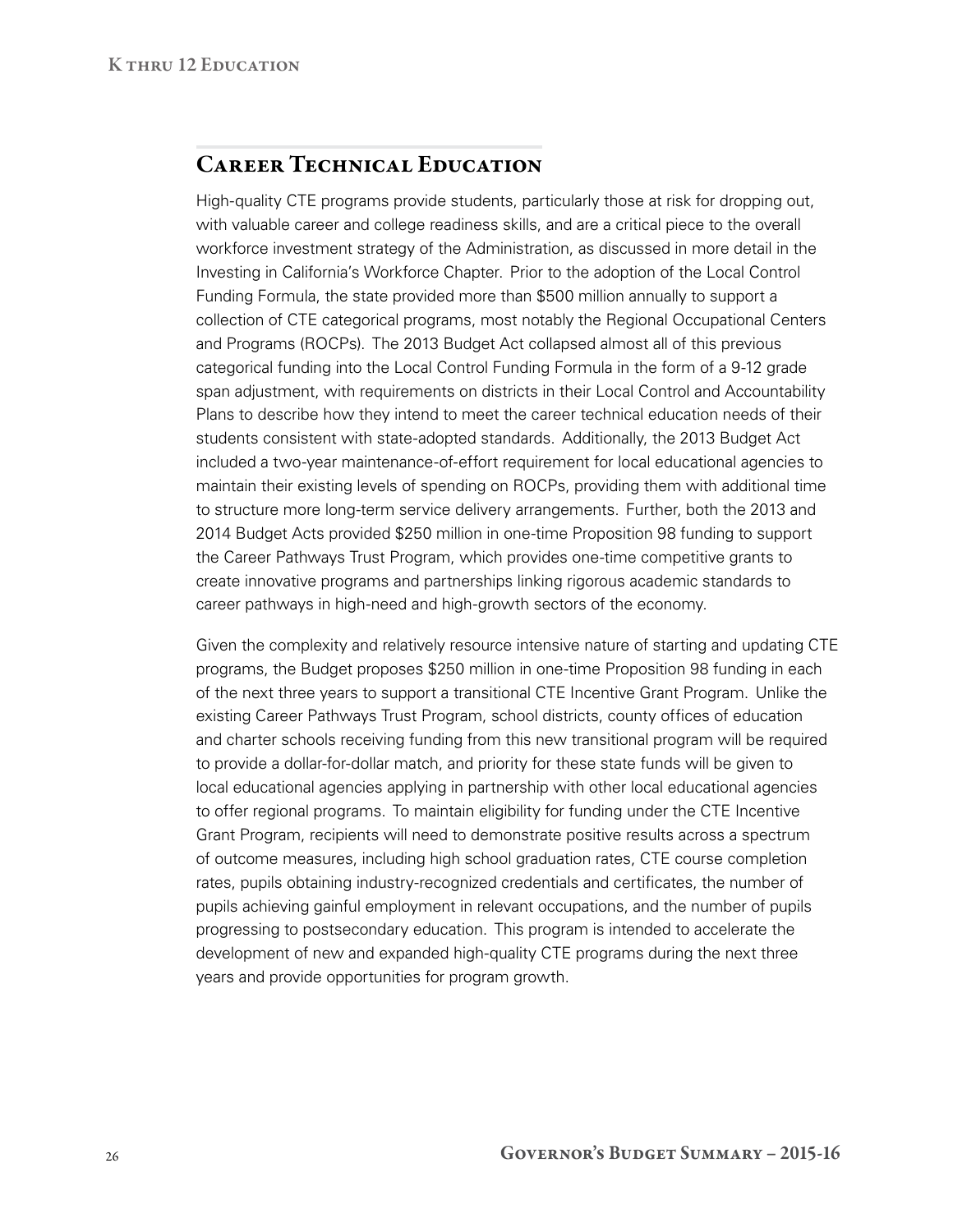# Other Reforms and Investments

In addition to reforming school facilities, adult education and career technical education, the Administration remains committed to additional reforms and investments in the areas of Common Core and mandates, technology infrastructure, teacher preparation and energy efficiency.

## Common Core and Mandates

The 2013 Budget Act provided \$1.25 billion in one-time Proposition 98 General Fund to support the implementation of the Common Core state standards—new standards for evaluating student achievement in English-language arts and mathematics. These standards focus on developing the critical-thinking, problem-solving, and analytical skills students will need for today's entry-level careers, freshman-level college courses, and workforce training programs. This funding was provided over a two-year period to support necessary investments in professional development, instructional materials, and technology.

The Budget proposes more than \$1.1 billion in discretionary one-time Proposition 98 funding for school districts, charter schools and county offices of education to further their investments in the implementation of Common Core. These new dollars will also help support implementation of newly adopted English Language Development standards and California's Next Generation Science standards, as well as make the investments necessary to support new responsibilities required under the evolving accountability structure of the Local Control Funding Formula. Of this amount, \$20 million will be provided to county offices of education, distributed on the basis of countywide ADA and the number of school districts within the county office's jurisdiction. The balance of this funding will be distributed to school districts and charter schools on the basis of ADA. All of the funds provided will offset any applicable mandate reimbursement claims for these entities, which builds off of the approach in the 2014 Budget Act when \$400.5 million in one-time funding was provided for both general purpose activities and mandates reimbursement. This combined two‑year investment will substantially reduce the outstanding mandates debt owed to local educational agencies consistent with the Administration's goal to pay down debt.

## Technology Infrastructure

The Budget proposes \$100 million in one-time Proposition 98 funding to support additional investments in internet connectivity and infrastructure. This builds on \$26.7 million in one-time Proposition 98 funding that was provided in the 2014 Budget Act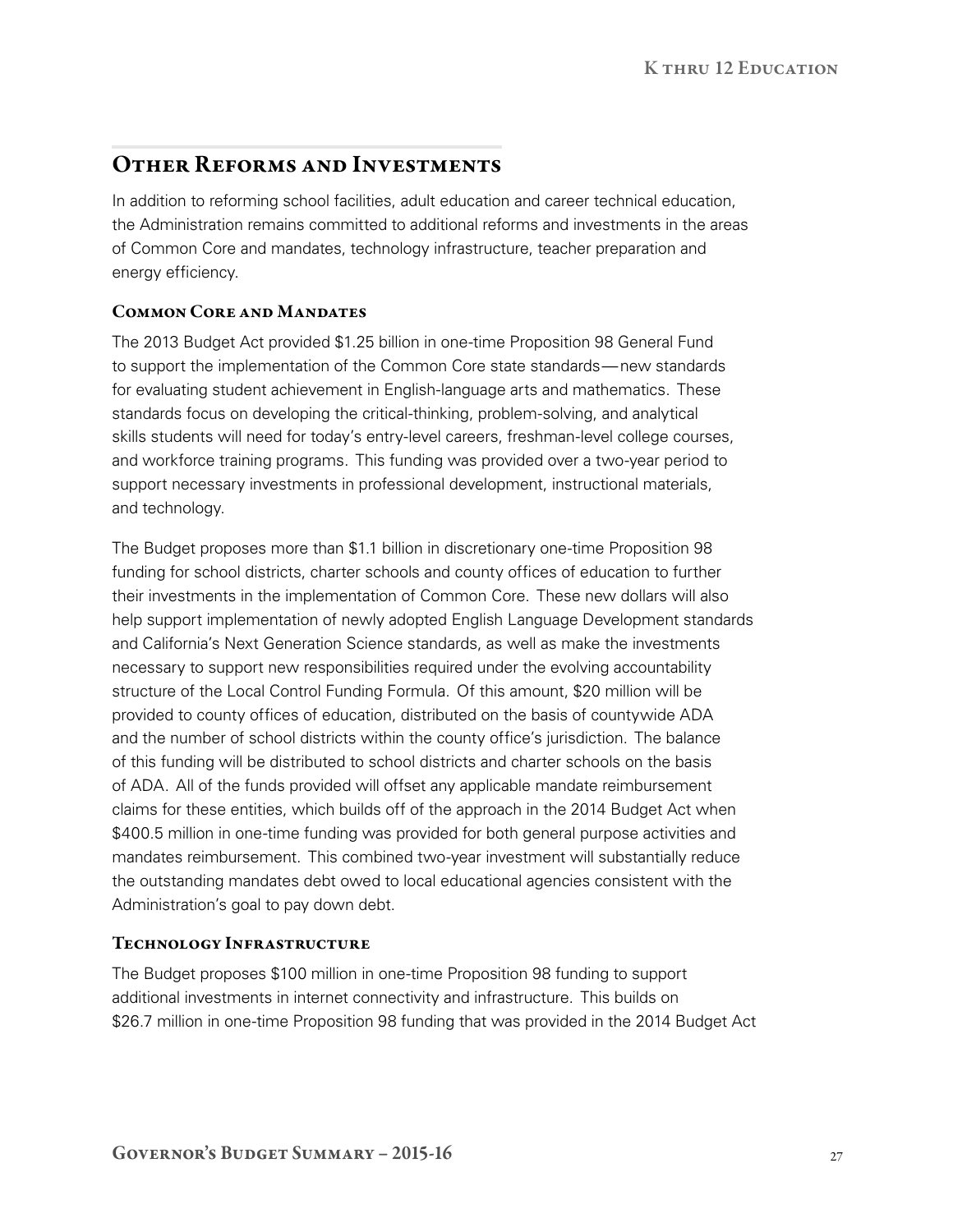to assist local educational agencies most in need of help with securing required internet connectivity and infrastructure to implement the new computer-adaptive tests administered under Common Core. While it is anticipated that last year's funding will address the needs of most schools that could not support the computer-based field tests, there are a significant number of schools that could only support these tests by shutting down other non-essential access to online activity. This second installment of funding will further upgrade internet infrastructure to reflect the increasing role that technology plays in classroom operations to support teaching and learning.

### Teacher Preparation

The Commission on Teacher Credentialing is responsible for building the quality of the state's teacher workforce. The Commission's core mission includes setting preparation standards and reviewing preparation programs, licensing the state's teacher workforce, and disciplining teachers charged with misconduct.

State oversight of the educator preparation system is currently not robust enough to verify that programs are meeting preparation standards and producing fully prepared teachers. The current accreditation process relies primarily on self-reports of program compliance, sometimes thousands of pages in length, coupled with brief site visits. This system does not provide an efficient or effective way to identify and improve or eliminate weak programs or identify strong programs so that others can emulate them. Furthermore, the current Teacher Performance Assessment, which all teacher candidates must pass before they begin teaching, is outdated and not aligned to current teacher performance standards. And, there is no assessment to determine if a person is prepared to be a school principal.

To address these issues, the Budget proposes \$5 million non‑Proposition 98 General Fund (over a two-year period) to: (1) convene an Accreditation Advisory Panel to provide recommendations to the Commission on streamlining preparation standards, (2) enhance existing data systems and develop new data systems to organize and retrieve information from assessments and program surveys, (3) develop candidate and employer surveys that shed light on the nature and quality of preparation, and (4) increase transparency and access to information about the quality and effectiveness of educator preparation programs. The Budget also proposes an additional \$5 million non‑Proposition 98 General Fund (over a two‑year period) to update the Teacher Performance Assessment and develop an Administrator Performance Assessment to verify educator quality and to assist with determining the effectiveness and quality of preparation programs.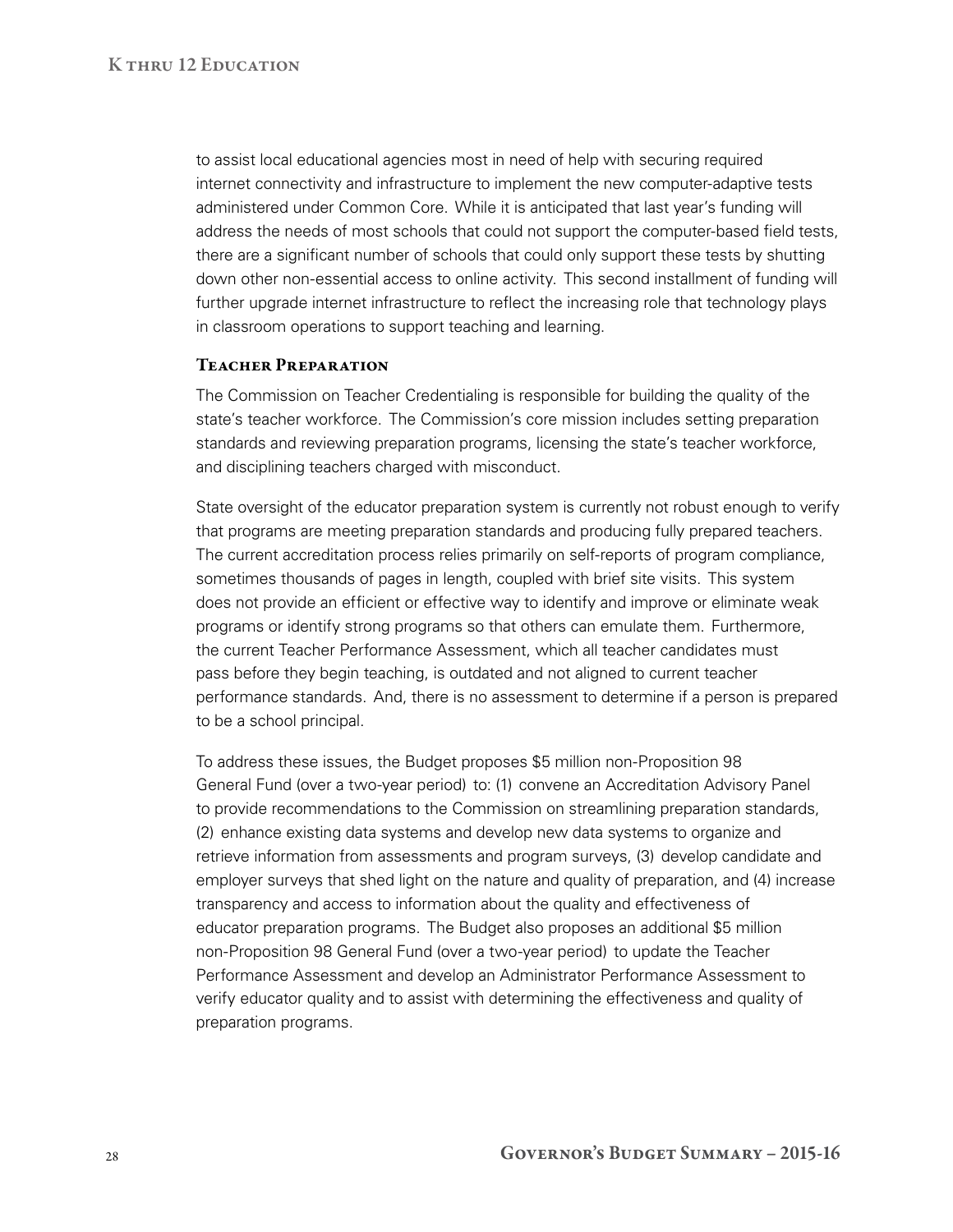Currently, new teachers are required to participate in an induction program to maintain their teaching credential and employment. However, the current state induction program, the Beginning Teacher Support and Assessment program, is cumbersome and expensive to operate. As a result, some districts and counties have stopped providing beginning teacher induction programs and others are charging beginning teachers for induction. In many cases, teachers are struggling to complete the induction requirements due to the lack of available programs or the cost of participating in a program. To begin addressing these problems, the Budget directs the Commission to evaluate the burden of the current induction requirements on school districts and new teachers and identify options for streamlining and reforming beginning teacher induction. Furthermore, the Administration will engage stakeholders in the coming weeks to determine what the responsibility of school districts should be to provide key induction supports for new teachers, such as mentoring.

## Energy Efficiency

Proposition 39 was approved in 2012 and increases state corporate tax revenues. For 2013-14 through 2017-18, the measure requires half of the increased revenues, up to \$550 million per year, to be used to support energy efficiency.

The Budget proposes to allocate the \$368 million of energy efficiency funds available in 2015‑16 as follows:

- \$320.1 million and \$39.6 million to K-12 school and community college districts, respectively, for energy efficiency project grants.
- \$5.3 million to the California Conservation Corps for continued technical assistance to K‑12 school districts.
- \$3 million to the Workforce Investment Board for continued implementation of the job-training program.

# K-12 Budget Adjustments

Significant Adjustments:

K-12 Deferrals—An increase of almost \$900 million in one-time Proposition 98 General Fund in 2014‑15 to eliminate all remaining outstanding deferral debt for K‑12. Inter‑year deferrals for K‑12 had reached a high of \$9.5 billion in the 2011-12 fiscal year.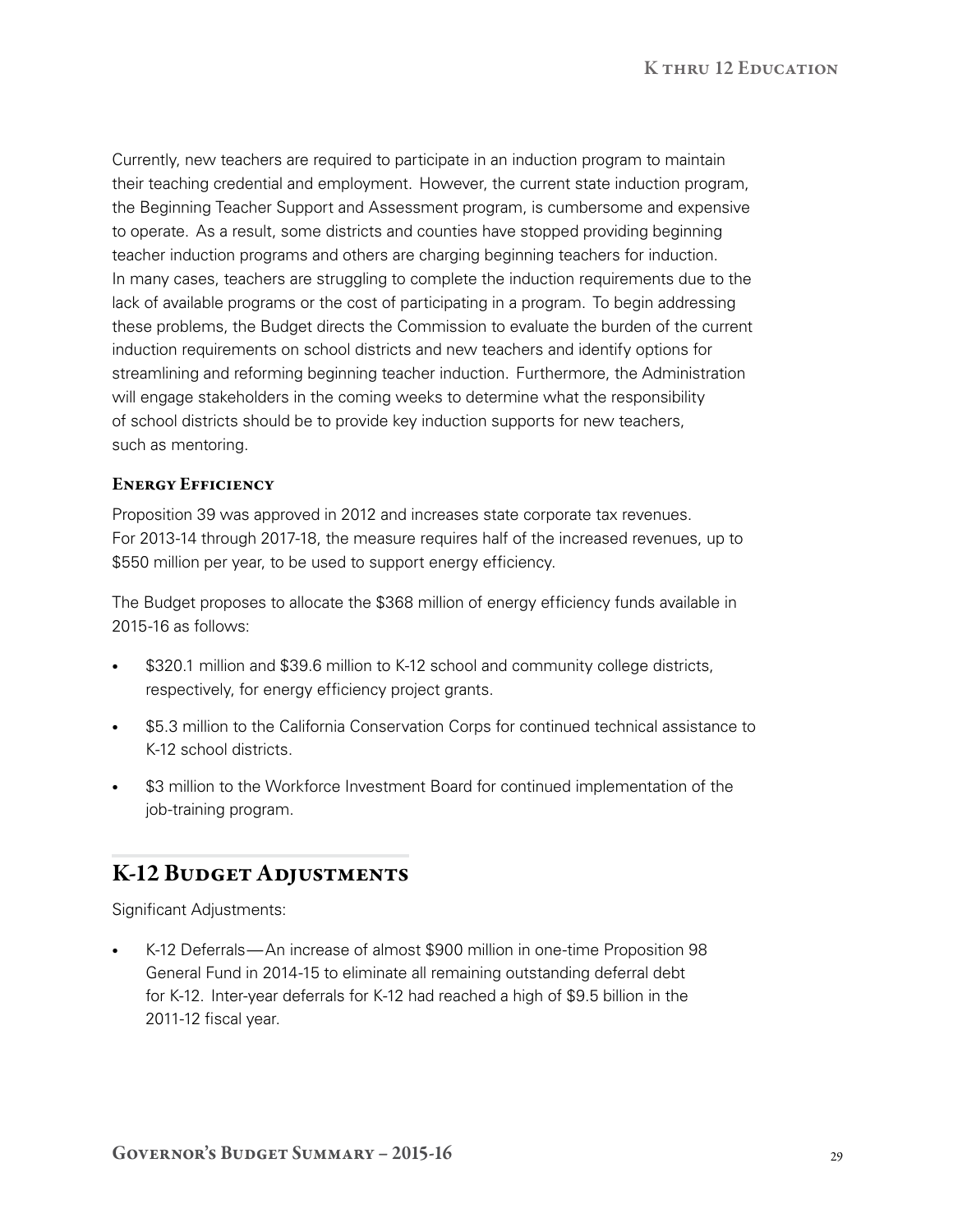- Emergency Repair Program—An increase of \$273.4 million in one-time Proposition 98 General Fund resources for the Emergency Repair Program. This funding will retire the state's facilities funding obligation under the terms of the *Williams* lawsuit settlement agreement.
- School District Local Control Funding Formula—Additional growth of approximately \$4 billion in Proposition 98 General Fund for school districts and charter schools in 2015‑16, an increase of 8.7 percent.
- County Offices of Education Local Control Funding Formula—An increase of \$109,000 Proposition 98 General Fund to support a cost-of-living adjustment for those county offices of education at their target funding level under the formula.
- • Charter Schools—An increase of \$59.5 million Proposition 98 General Fund to support projected charter school ADA growth.
- • Special Education—An increase of \$15.3 million Proposition 98 General Fund to reflect a projected increase in Special Education ADA.
- Cost-of-Living Adjustment Increases—An increase of \$71.1 million to support a 1.58‑percent cost‑of‑living adjustment for categorical programs that remain outside of the Local Control Funding Formula, including Special Education, Child Nutrition, Foster Youth, Preschool, American Indian Education Centers, and the American Indian Early Childhood Education Program. Cost‑of‑living adjustments for school districts and charters schools are provided within the increases for school district Local Control Funding Formula implementation noted above.
- Local Property Tax Adjustments—A decrease of \$11.4 million Proposition 98 General Fund for the school district and county office of education in 2014‑15 as a result of higher offsetting property tax revenues. A decrease of \$1.7 billion in Proposition 98 General Fund for school districts and county offices of education in 2015-16 as a result of increased offsetting local property tax revenues.
- Average Daily Attendance—An increase of \$197.6 million in 2014-15 for school districts and county offices of education as a result of an increase in projected ADA from the 2014 Budget Act, and a decrease of \$6.9 million in 2015-16 for school districts and county offices of education as a result of projected decline in ADA for 2015‑16.
- Full-Day State Preschool Slots-An increase of \$14.8 million Proposition 98 General Fund and \$18.8 million non‑Proposition 98 General Fund to support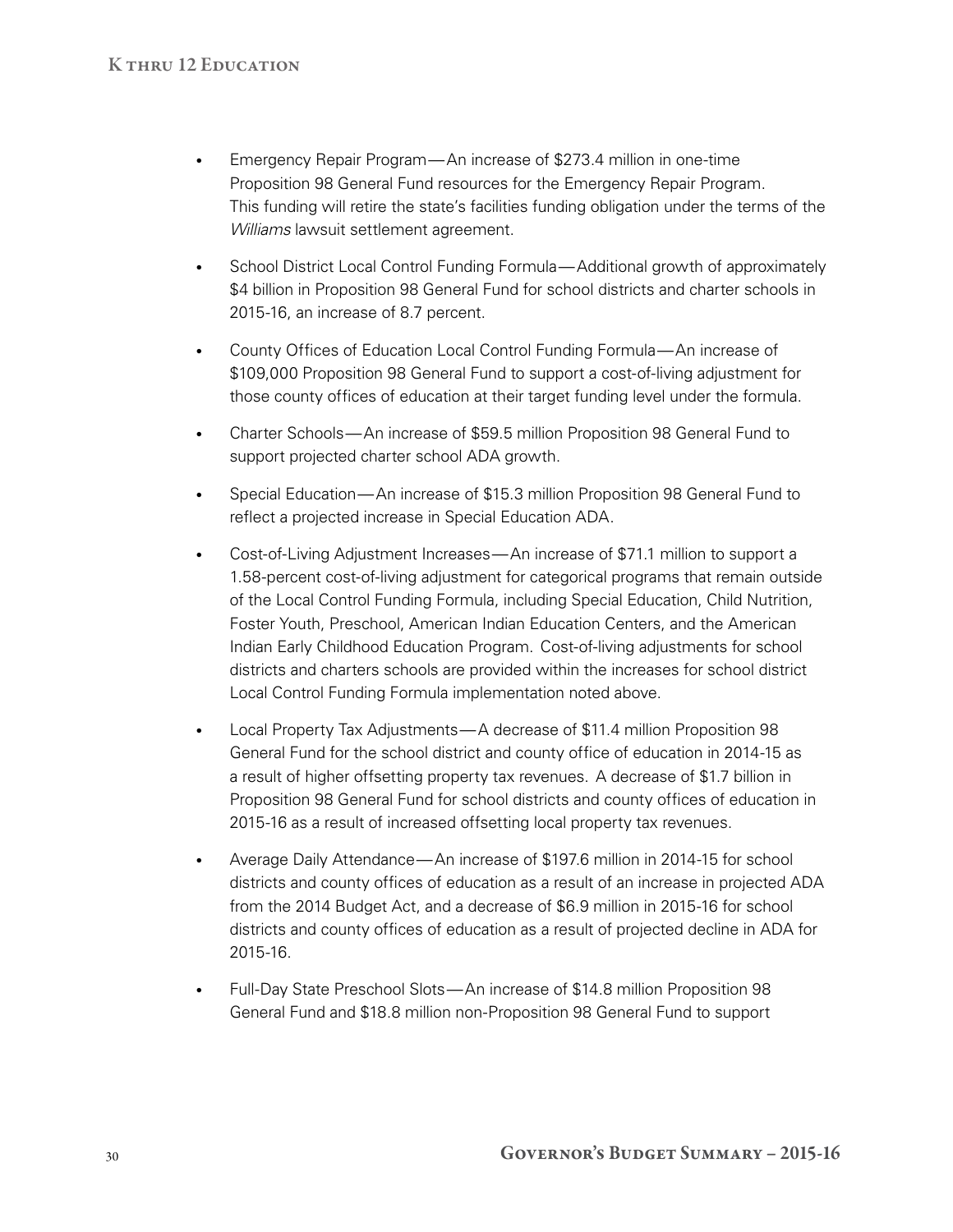4,000 State Preschool slots with full‑day wraparound care. These slots were established in the 2014 Budget Act as of June 15, 2015 (for 15 days in the 2014-15 fiscal year) and these increases reflect the difference in full-year cost for these slots in 2015‑16.

## K-12 SCHOOL SPENDING AND ATTENDANCE

### How School Districts Spend Their Money

Figure K12‑04 displays 2012‑13 expenditures reported by school districts from their general funds, the various categories of expenditure and the share of total funding for each category. Figure K12‑05 displays the revenue sources for school districts.



Classroom Instruction includes general education, special education, teacher compensation, and special projects. General Administration includes superintendent and board, district and other administration and centralized electronic  $\Box$ data processing.

Instructional Support includes research, curriculum development and staff development that benefits and supports  $\Box$ student instruction.

Maintenance and Operations includes utilities, janitorial and groundskeeping staff, and routine repair and maintenance. Pupil Services includes counselors, school psychologists, nurses, child welfare, and attendance staff.  $\Box$ Other General Fund includes spending for ancillary services, contracts with other agencies, and transfers to and from  $\Box$ other district funds.

 $1$  Based on 2012-13 expenditure data reported by schools for their general purpose funding. $\square\square$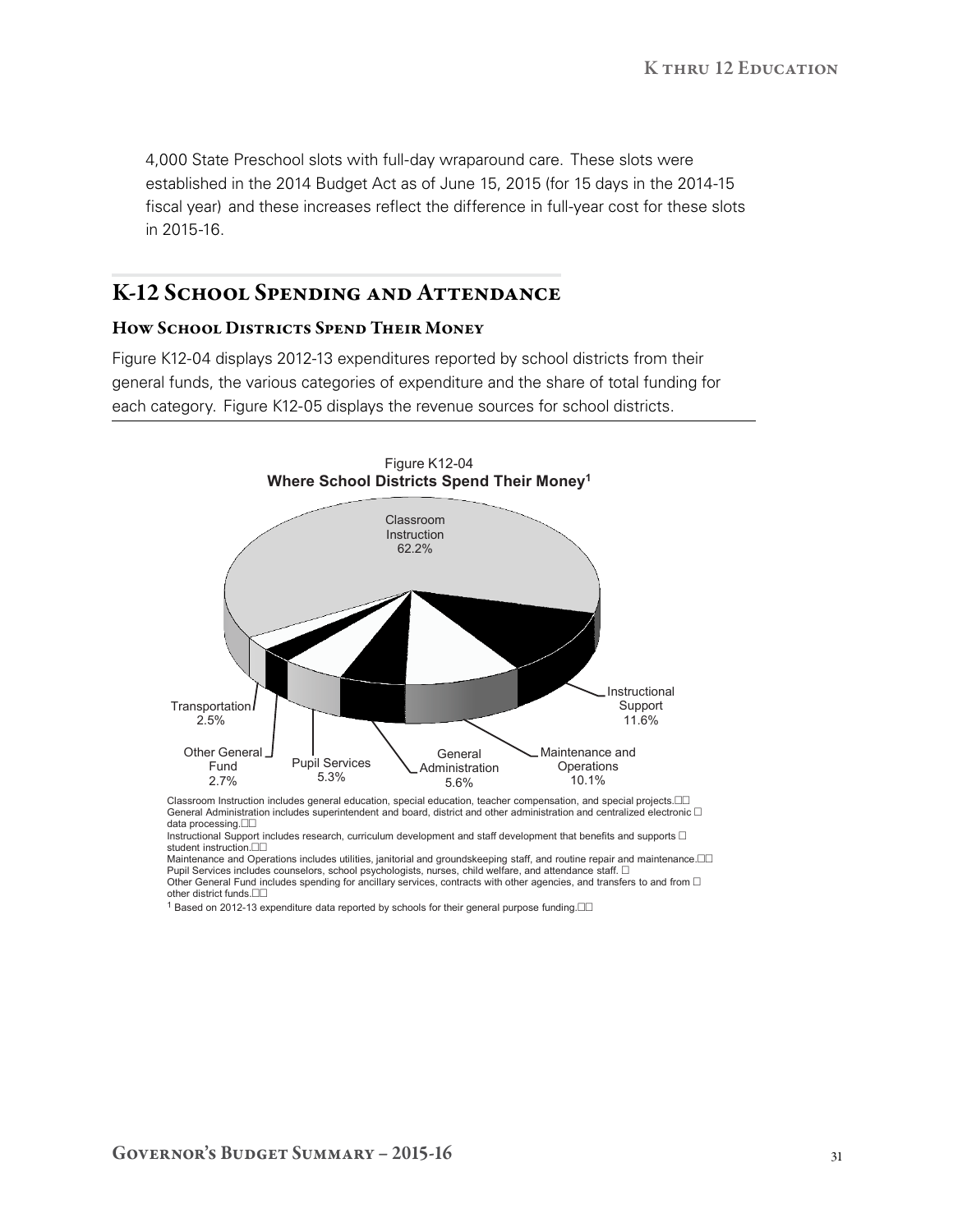#### **ATTENDANCE**

Public school attendance grew in 2010‑11 and 2011‑12, and then declined slightly in 2012‑13. Attendance began increasing again in 2013‑14, and is projected to grow further in 2014-15 and decline slightly during 2015‑16. For 2014‑15, K‑12 ADA is estimated to be 6,000,733, an increase of 8,166 from 2013‑14. For 2015‑16, the Budget estimates that K‑12 ADA will drop by 585 from the 2014‑15 level, to 6,000,148.



#### PROPOSITION 98 GUARANTEE

Proposition 98 guarantees minimum funding levels for K‑12 schools and community colleges. The guarantee, which went into effect in the 1988‑89 fiscal year, determines funding levels according to multiple factors including the level of funding in 1986‑87, General Fund revenues, per capita personal income, and school attendance growth or decline.

Proposition 98 originally mandated funding at the greater of two calculations or Tests (Test 1 or Test 2). In 1990, Proposition 111 (SCA 1) was adopted to allow for a third funding test in low revenue years. As a result, three calculations or tests determine funding for school districts and community colleges (K-14). The calculation or test that is used depends on how the economy and General Fund revenues grow from year to year.

For the 2013‑14 through 2015‑16 fiscal years, the operative Proposition 98 tests are 3, 1, and 2, respectively.

# Child Care

Subsidized Child Care includes a variety of programs designed to support the gainful employment of low‑income families. These programs are primarily administered by the Department of Education through non-Proposition 98 funding and the annual federal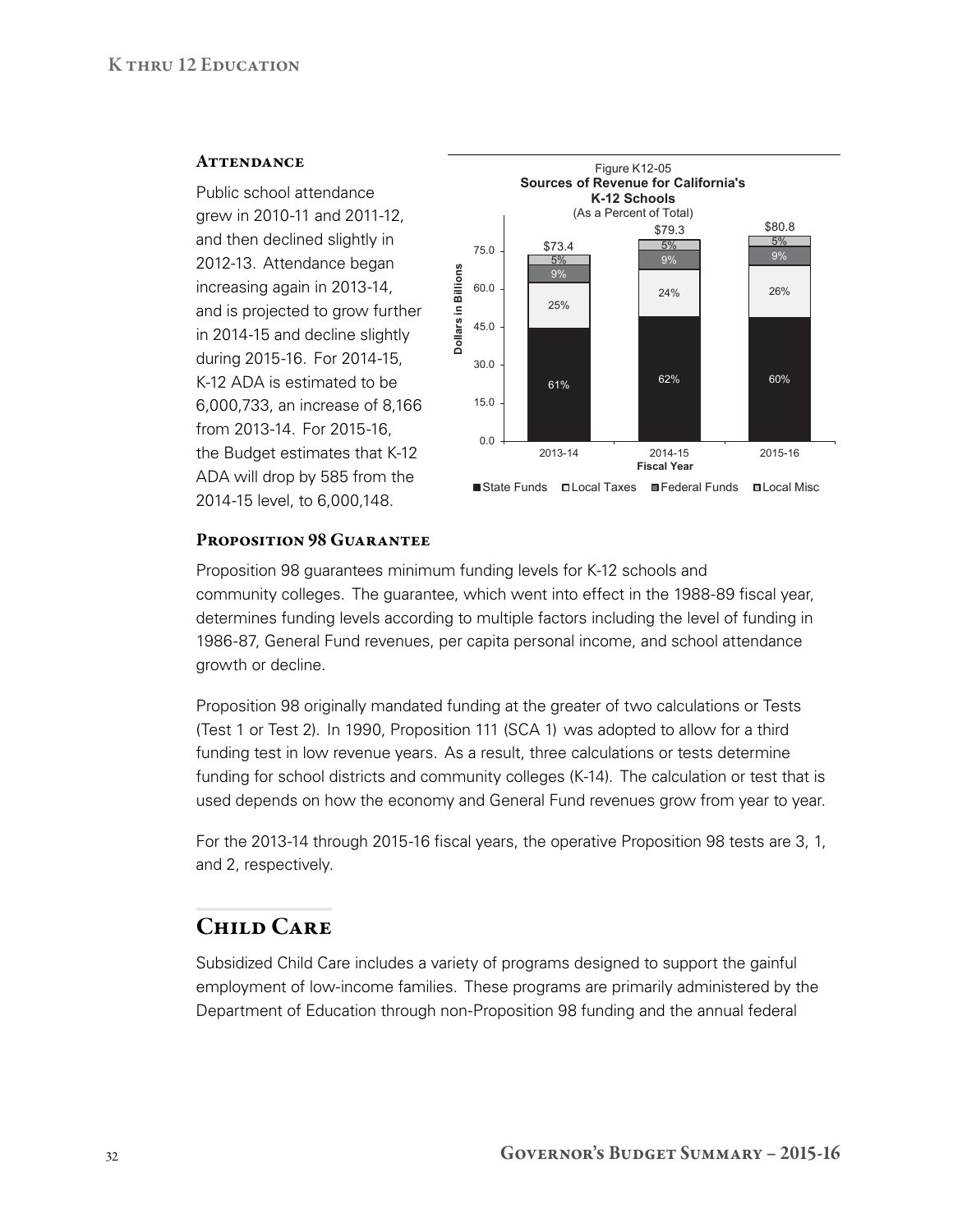Child Care and Development Fund grant. All programs are means‑tested and require that families receiving subsidies have a need for child care, which means all adults in the family must be working, seeking employment, or in training that leads to employment. Most programs are capped, drawing eligible families from waiting lists, while those specifically limited to CalWORKs families or former CalWORKs families have been funded for all eligible recipients.

The major capped programs include General Child Care, Alternative Payment Program, and Migrant Child Care. CalWORKs programs include: Stage 1, administered by the Department of Social Services, for families on cash assistance whose work activities have not stabilized; Stage 2, administered by the Department of Education, for those CalWORKs families with stable work activities and for families who are transitioning off aid, for up to two years; and Stage 3, also administered by the Department of Education, reserved for families who have successfully transitioned off aid for more than two years and still have a child care need.

California receives about \$550 million annually in federal Child Care and Development Block Grant funding, which in addition to state General Fund, provides the total funding for the General Child Care, Migrant Child Care, Alternative Payment, CalWORKs Stage 3, and child care quality programs, as well as for Local Child Care Planning Councils. On November 19, 2014, the President signed an act reauthorizing the block grant. Under reauthorization, states are expected to make changes in block grant‑funded child care programs, including annualizing licensing inspections, providing health and safety inspections for non-family license-exempt providers, allowing for extended income eligibility, providing additional funding for child care quality activities, restructuring professional development for child care providers and staff, and increasing local child care program information provided to families. While the state has several years to begin implementing these changes, they will, nevertheless, pose many challenges for California, especially because the block grant funds are not anticipated to be sufficient to meet these new requirements and to maintain current service levels.

Significant Adjustments:

Regional Market Rate (RMR) Full-Year Update—An increase of \$33.5 million non-Proposition 98 General Fund to reflect a full-year update of the RMR. The 2014 Budget Act updated the RMR from the 85<sup>th</sup> percentile of the 2005 RMR survey to the 85<sup>th</sup> percentile of the 2009 survey, deficited 10.11 percent, effective